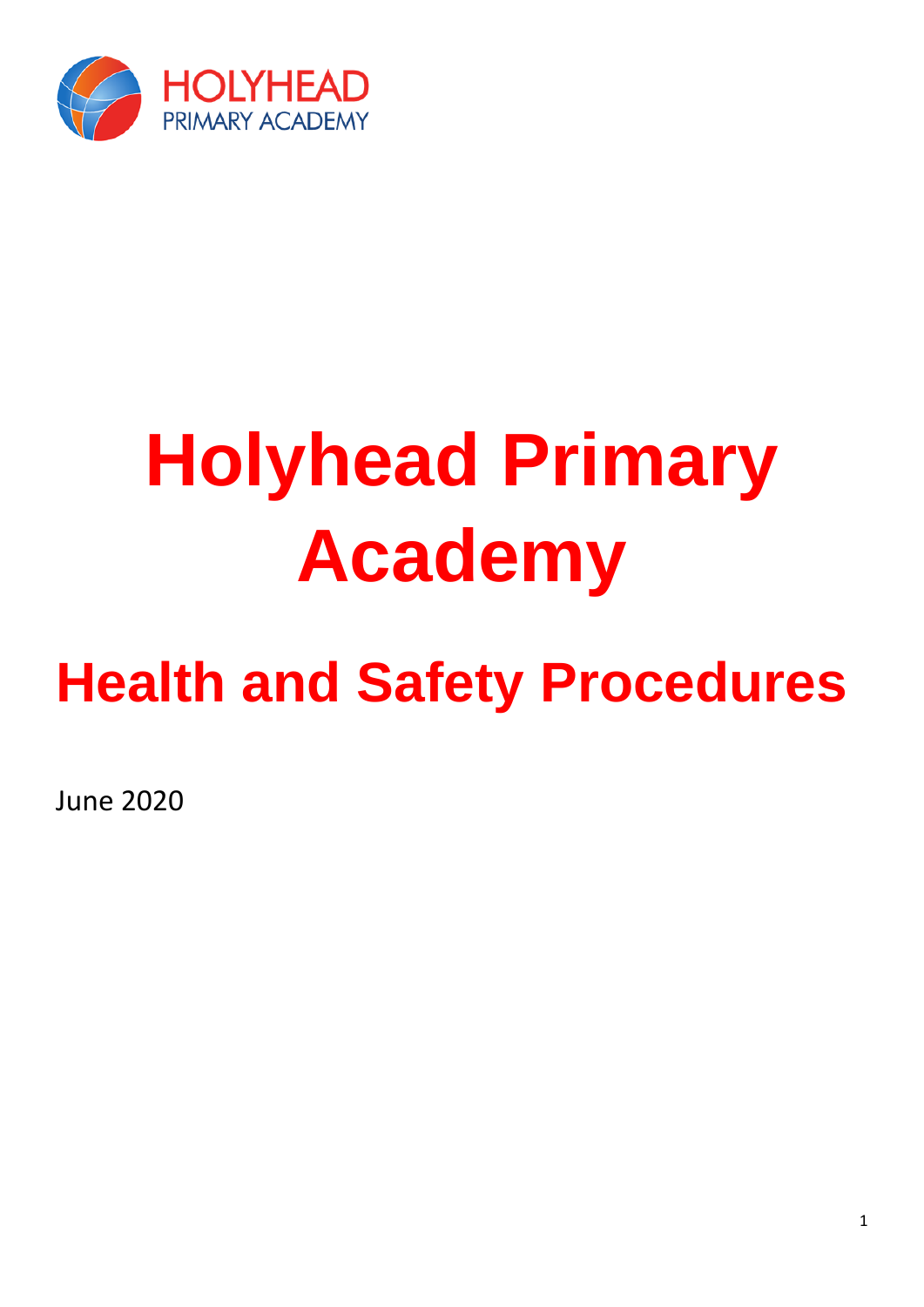

# Contents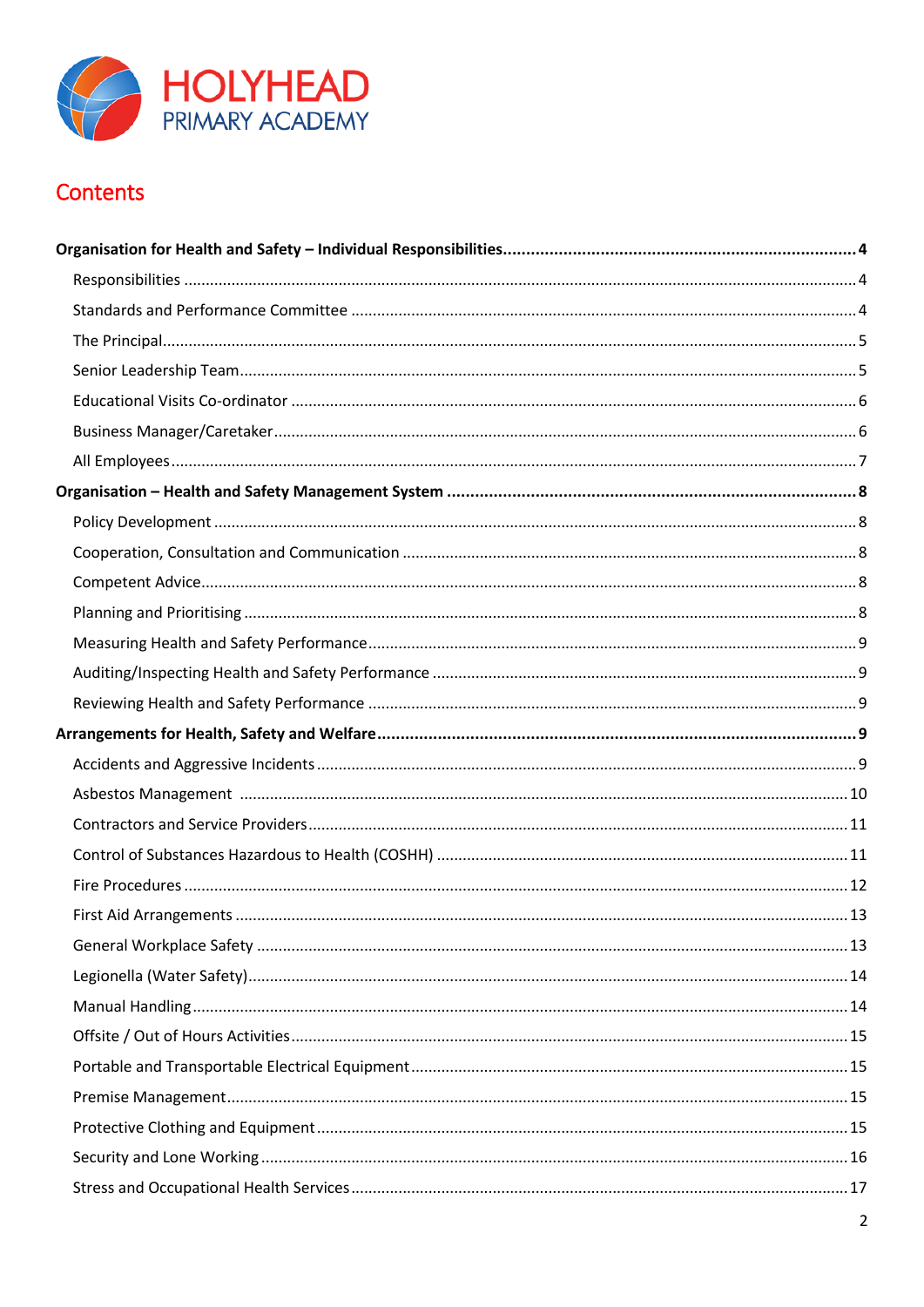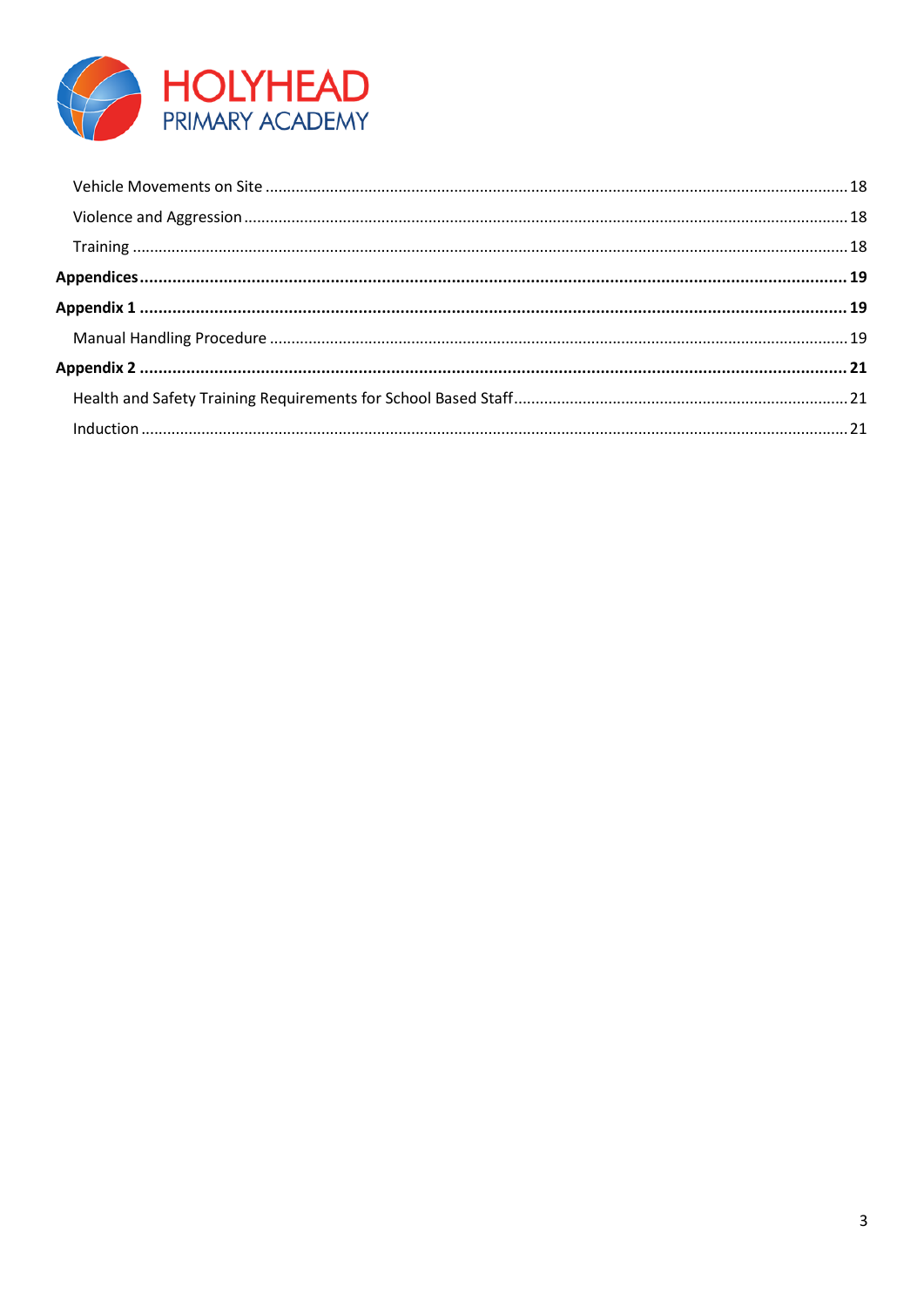

# <span id="page-3-0"></span>**Organisation for Health and Safety – Individual Responsibilities**

<span id="page-3-1"></span>**Responsibilities** 



#### <span id="page-3-2"></span>**Standards and Performance Committee**

Shireland Collegiate Academy Trust and the Standards and Performance Committee will require paid officers within the Academy management structure to comply with the Academy's safety management system and be aware of their responsibilities.

- Show a commitment to health and safety in the Academy by signing the health and safety statement of intent
- Carry out health and safety self-audits (including scrutiny of policies, training records, risk assessments etc.) and walkabout inspections of the Academy
- Monitor accident and aggressive incidents to identify issues/trends and put measures into place to reduce the number of incidents
- Health, safety and welfare will be a standing agenda item on the Agenda at all SPC meetings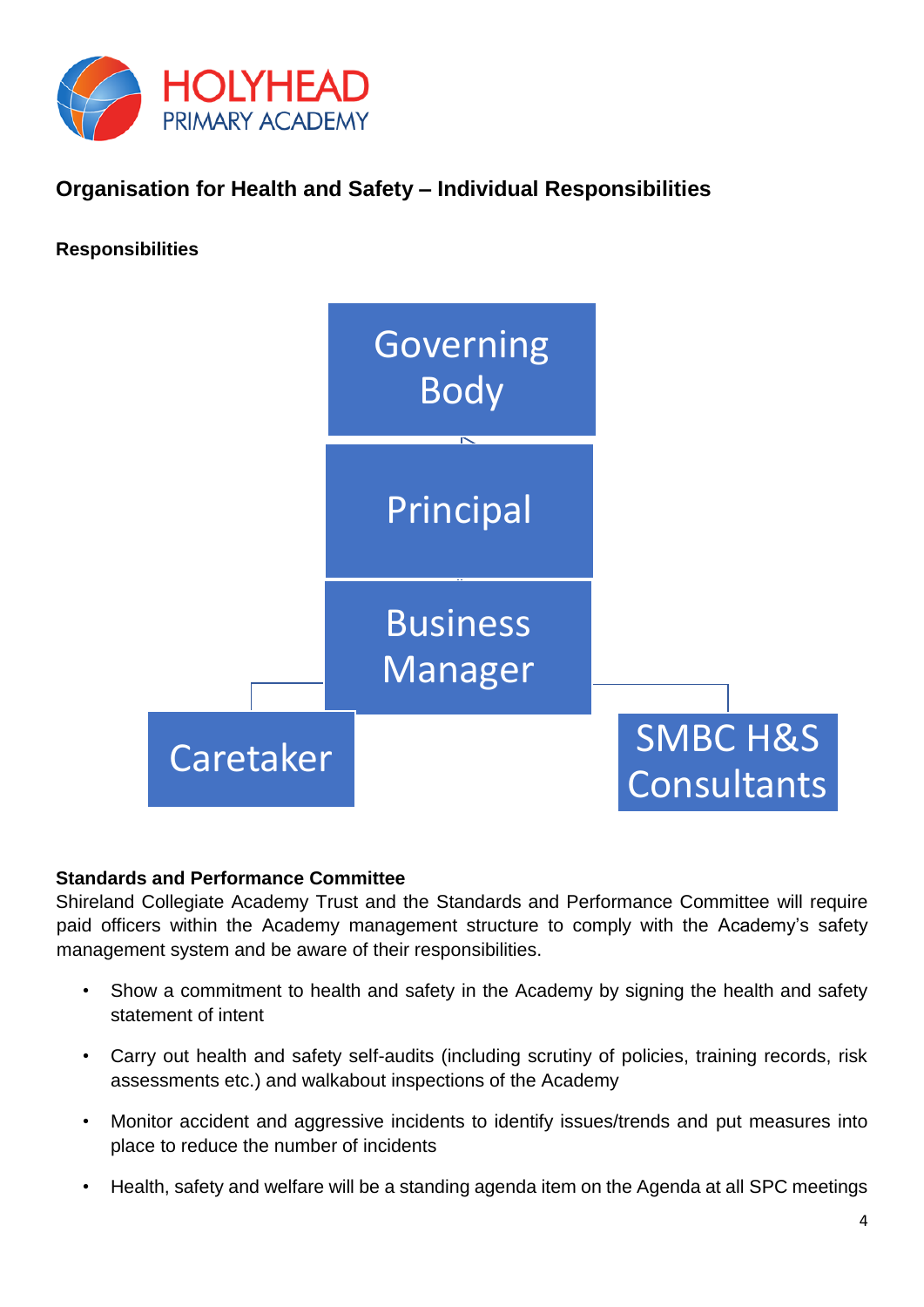

#### <span id="page-4-0"></span>**The Principal**

The Principal will:

- Establish health and safety objectives and develop plans to achieve them
- Ensure that appropriate resources are available to meet health and safety objectives
- Ensure that detailed arrangements and procedures to protect the health and safety of staff, students and others are in place
- Ensure that suitable risk assessments and controls are in place
- Promote a positive health and safety culture and lead by example
- Ensure that there is effective health and safety communication and consultation with staff
- Presume the role of Premise Manager
- Monitor and review health and safety performance
- Monitor accident and aggressive incidents to identify issues/trends and put in place measures to reduce the number of incidents
- Seek professional advice as necessary

#### <span id="page-4-1"></span>**Senior Leadership Team**

- Support the Principal and carry out the duties detailed above in their absence
- Develop and implement arrangements and procedures to protect the health and safety of staff, students and others
- Undertake risk assessments as appropriate and ensure that suitable controls are in place
- Make suggestions to the Principal to improve health and safety controls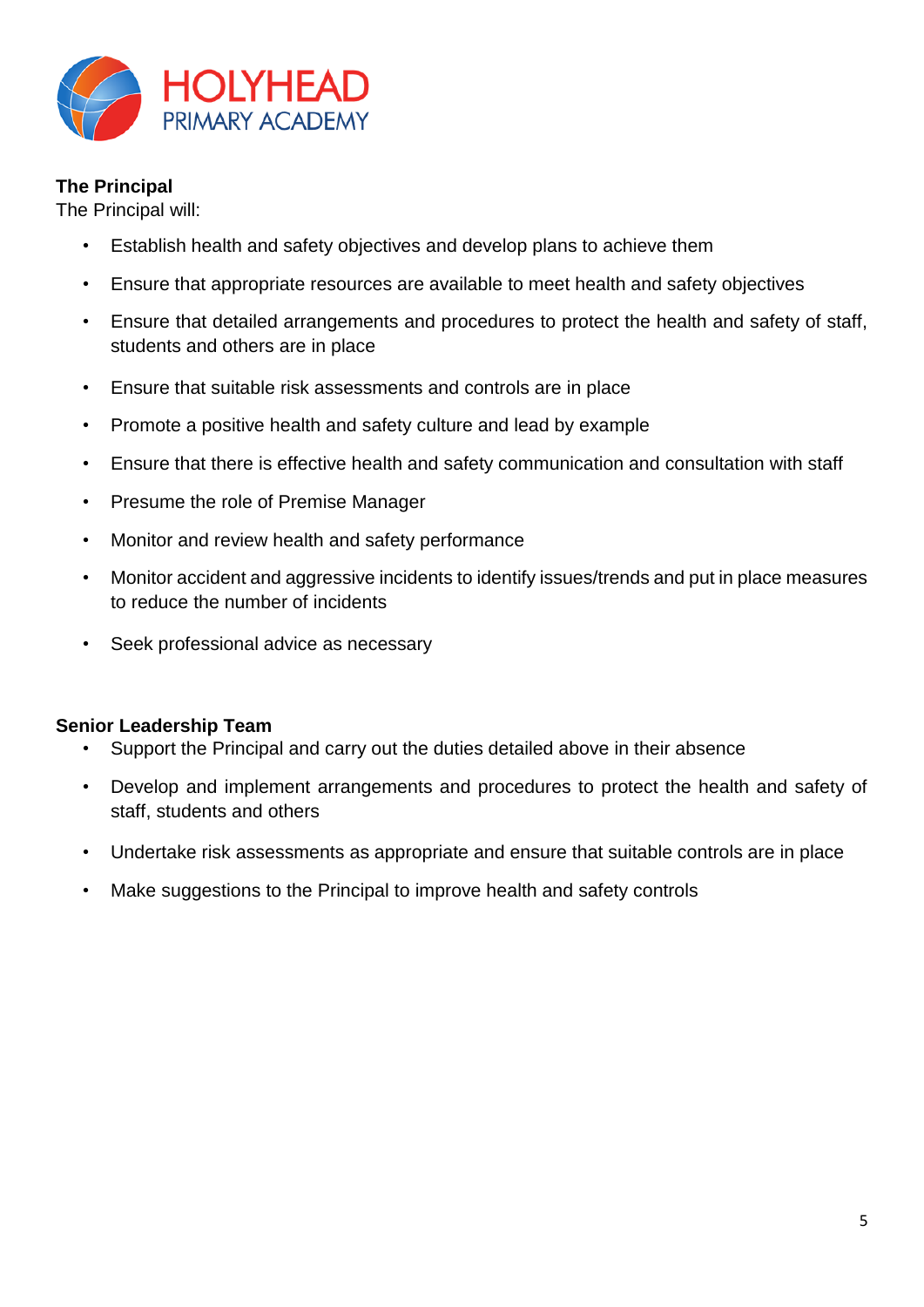

#### <span id="page-5-0"></span>**Educational Visits Co-ordinator**

The trained Educational Visits Co-ordinator (EVC) will ensure they follow the procedure for offsite activities. Their responsibilities include:

- Supporting the Principal and SPC with approval decisions for off site visits
- Informing the Principal and SPC of all non-routine visits
- Ensuring staff involved in educational visits are aware of their responsibilities regarding the off-site visits policy and have ready access to it
- Ensuring the competence of staff and volunteers to lead or otherwise supervise a visit
- Ensuring that emergency arrangements are in place and emergency contacts are known for each visit

#### <span id="page-5-1"></span>**Business Manager/Caretaker**

The Business/Caretaker will:

- Ensure that statutory testing of plant and equipment is carried out at the required intervals by competent contractors/persons
- Ensure that the fire logbook is completed and kept up to date
- Carry out regular water temperature checks and other measures to control water safety
- Carry out regular visual checks of any asbestos containing materials
- Ensure the building is secured at night
- Carry out and complete risk assessments where appropriate
- Ensure that funds are available to carry out actions identified in the Academy health and safety action plan
- Carry out regular site inspections
- Deal with contractors on regular basis
- Ensure that all staff understand health and safety procedures
- Ensure statutory health and safety-related training for staff is up-to-date to ensure compliance throughout the Academy.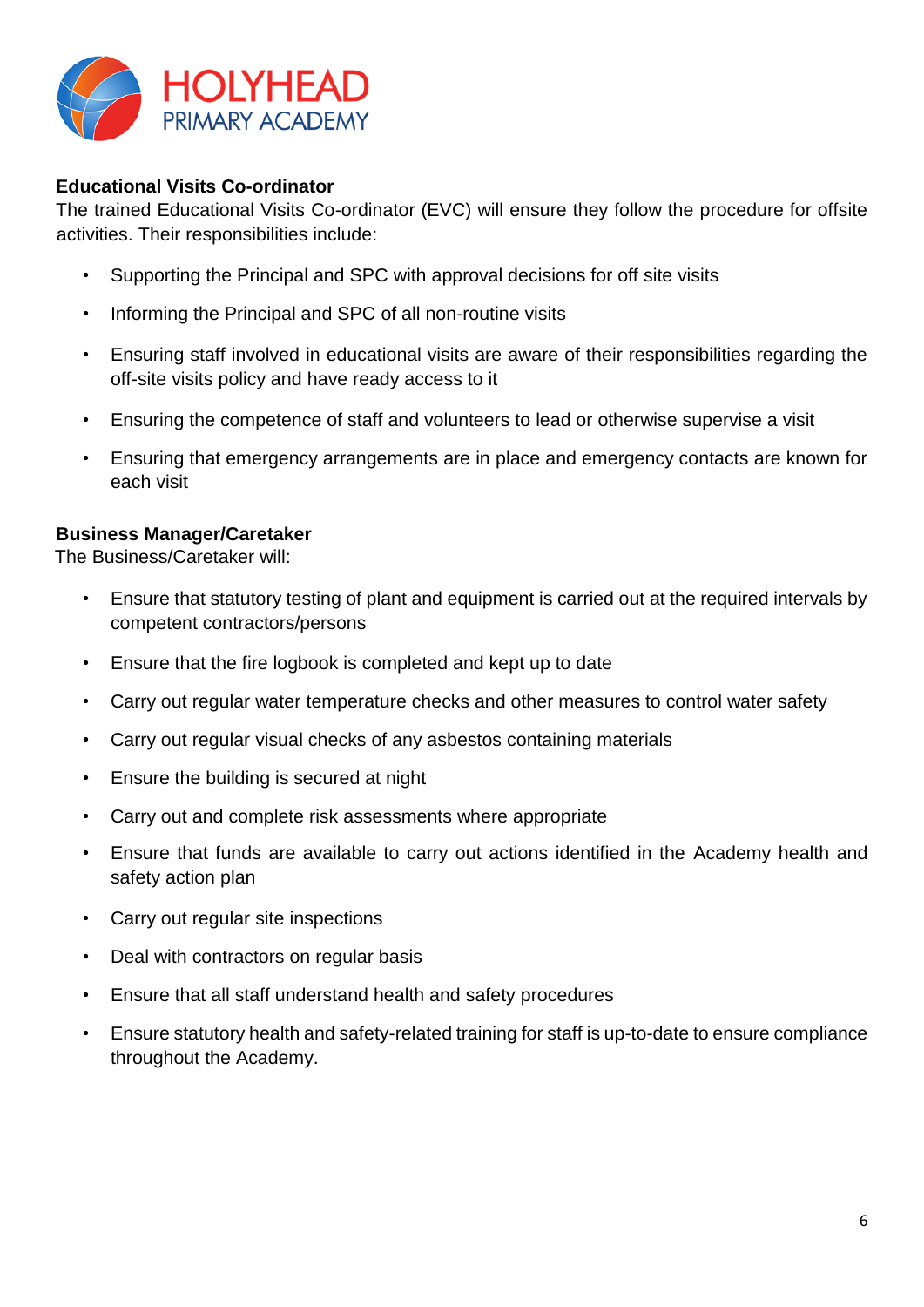

#### <span id="page-6-0"></span>**All Employees**

All employees will ensure that they:

- Take reasonable care of themselves this includes maintaining a tidy and safe working area
- Do not put their colleagues at risk
- Co-operate with their manager on health and safety matters including attending any health and safety training appropriate to their role
- Adhere to safe working procedures including following risk assessments and using any safety equipment or personal protective equipment provided
- Follow all verbal and written instructions they are given regarding safe working
- Do not interfere with or misuse anything provided for health and safety purposes (guards on machines, signs on walls etc)
- Inform their manager about any health and safety problems or loss/damage to safety equipment

In addition, they should:

- Report any accident, incident, or near miss to their Line Manager immediately
- Not carry out any work unless they are competent to do so this is particularly important when dealing with dangerous equipment or hazardous chemicals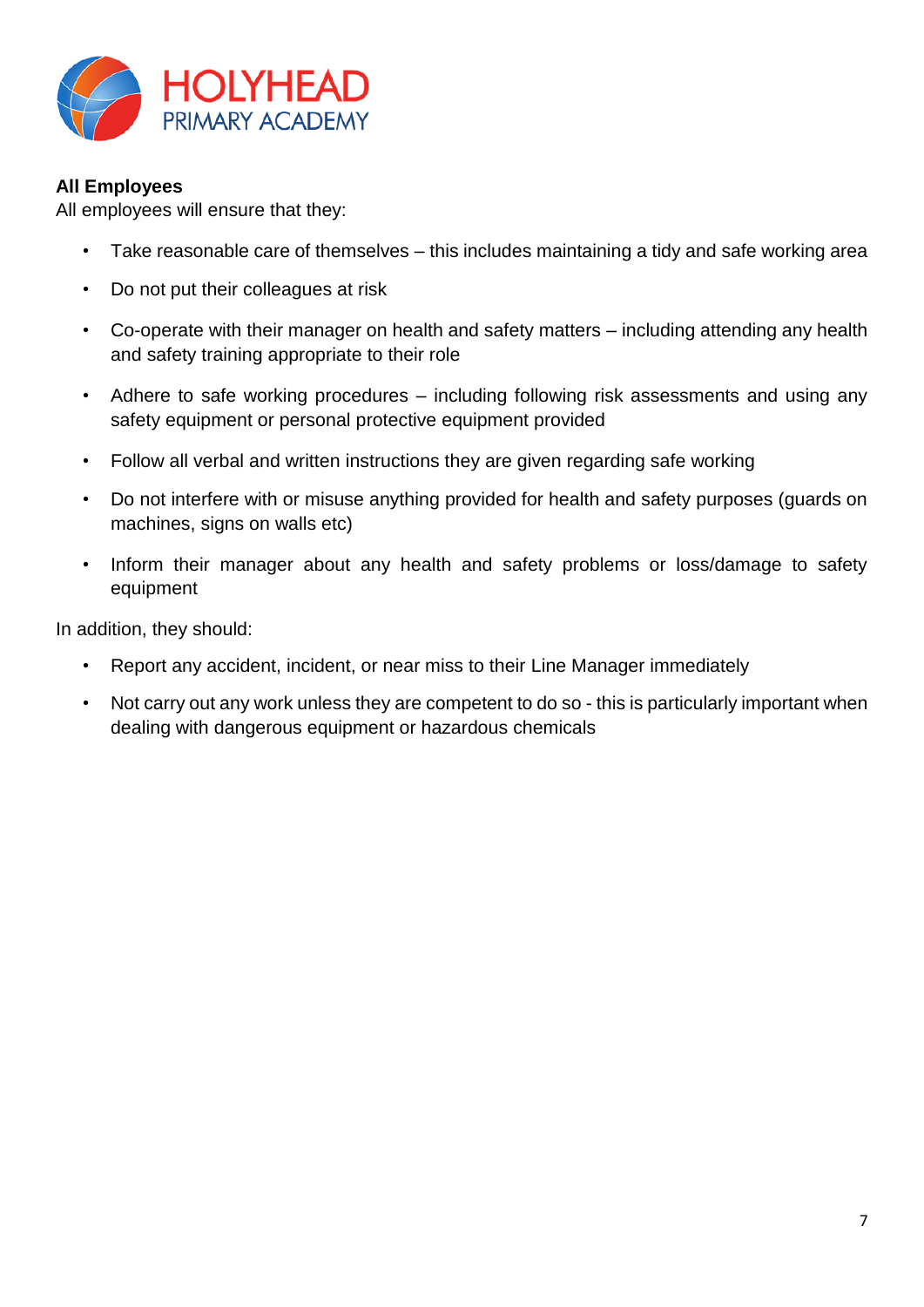

## <span id="page-7-0"></span>**Organisation – Health and Safety Management System**

#### <span id="page-7-1"></span>**Policy Development**

The Academy will keep its health and safety procedure document, including organisation/responsibilities and arrangements under regular review to ensure they remain current and effective.

All local plans and procedures, and revisions to them will be authorised by the Principal and SPC and will be dated to help ensure effective document control. Outdated documents will be removed from general circulation.

#### <span id="page-7-2"></span>**Cooperation, Consultation and Communication**

The Academy will consult with staff and appropriate trade union representatives in the development and monitoring of its health and safety systems, procedures and risk assessments.

#### <span id="page-7-3"></span>**Competent Advice**

Key health and safety competencies required by the Academy will be determined by using a training matrix. In addition, competent and trained Academy staff will receive expert guidance and advice from the Health and Safety Support Unit at Sandwell Metropolitan Borough Council (SMBC).

#### <span id="page-7-4"></span>**Planning and Prioritising**

The Academy ensure that health and safety is embedded into its activities and that effective health and safety management systems, including a health and safety action plan, are in place.

Planning will be carried out at regular intervals and will involve objective setting, identification of expected outcomes, allocation of resources and assignment of tasks.

Suitable risk assessments and controls will be put in place to minimise risk and to prevent accidents and cases of work-related ill health.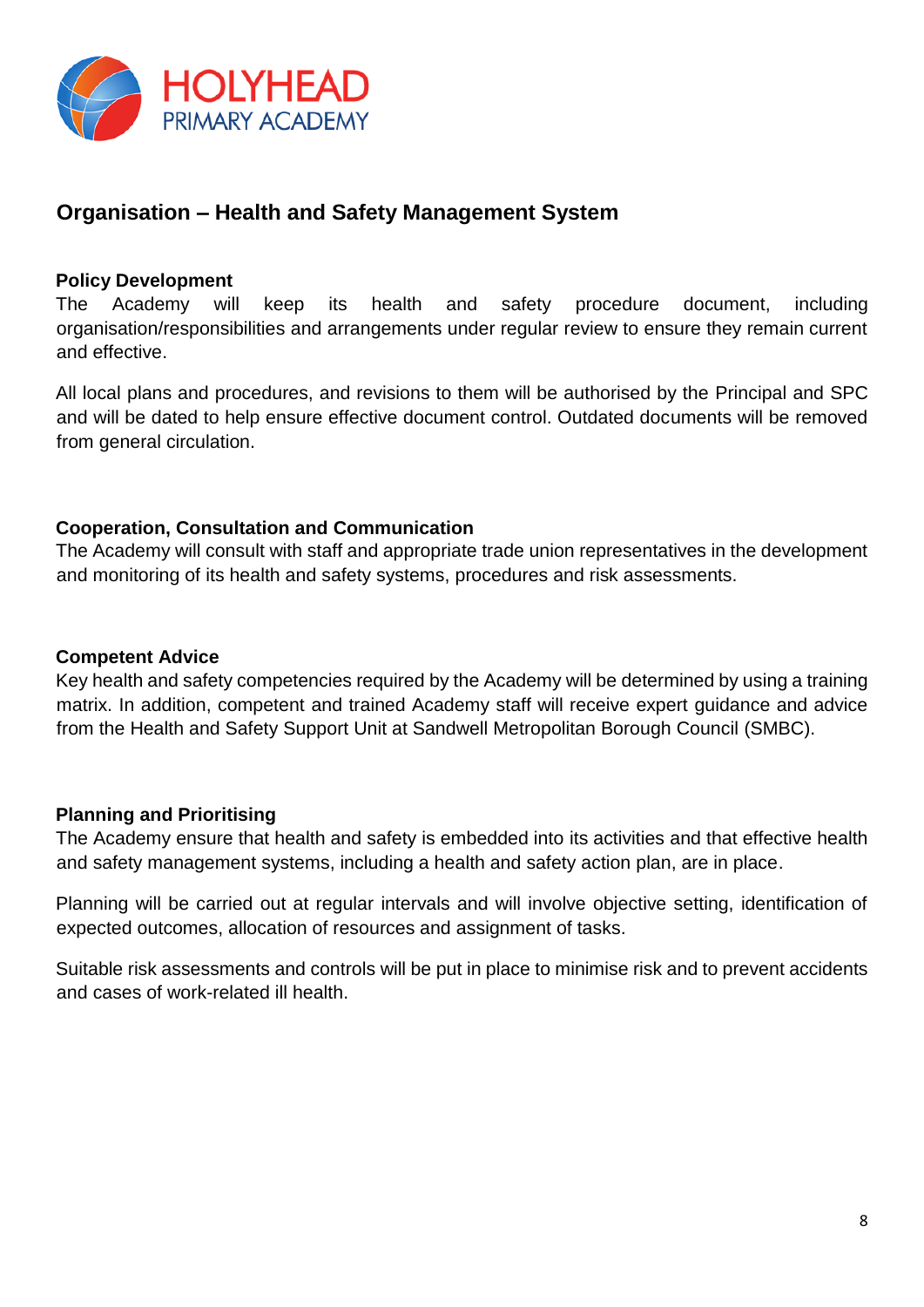

#### <span id="page-8-0"></span>**Measuring Health and Safety Performance**

The Academy will undertake a range of active and reactive monitoring of its health and safety performance.

- Active monitoring: regular inspections of the workplace/self-auditing by the governors and Senior Leadership Team to ensure the premises and systems of work are safe
- Reactive monitoring: regular reviews of accident, near misses, aggressive incidents and hazard reports by the Principal, SPC and Senior Leadership Team to ensure appropriate remedial action is taken to help prevent recurrence

#### <span id="page-8-1"></span>**Auditing/Inspecting Health and Safety Performance**

As part of the active monitoring, the Academy will carry out regular health and safety inspections/self-audits in accordance with its health and safety plan. The Academy will also be subject to additional audits completed by an external competent company such as Health and Safety support provided by SMBC.

#### <span id="page-8-2"></span>**Reviewing Health and Safety Performance**

The health and safety performance of the Academy, including progress made against the health and the Principal and Standards and Performance Committee will evaluate safety plan, active and reactive monitoring outcomes and any policy or procedure reviews each term.

### <span id="page-8-3"></span>**Arrangements for Health, Safety and Welfare**

#### <span id="page-8-4"></span>**Accidents and Aggressive Incidents**

All staff are made aware of the need to report and record all accidents and aggressive incidents as part of their induction

Any incident subject to RIDDOR (i.e. fatality, major injury, an injury lasting more than 7 days, hospitalised public and specified diseases/dangerous occurrences) will be reported to the HSE via the online reporting system, apart from fatalities and specified injuries **only** which must be reported by calling the Incident Contact Centre on 0845 300 9923. The Principal is responsible for reporting all incidents subject to RIDDOR.

- Other non RIDDOR incidents will also be recorded locally
- For every accident, where appropriate, the Principal or nominated individual will carry out an investigation
- Assistance in incident investigations may be requested from the Principal
- Accident and aggressive incidents will be monitored and reported to the Standards and Performance Committee on a termly basis in order to identify issues/trends and to implement measures to reduce the number of incidents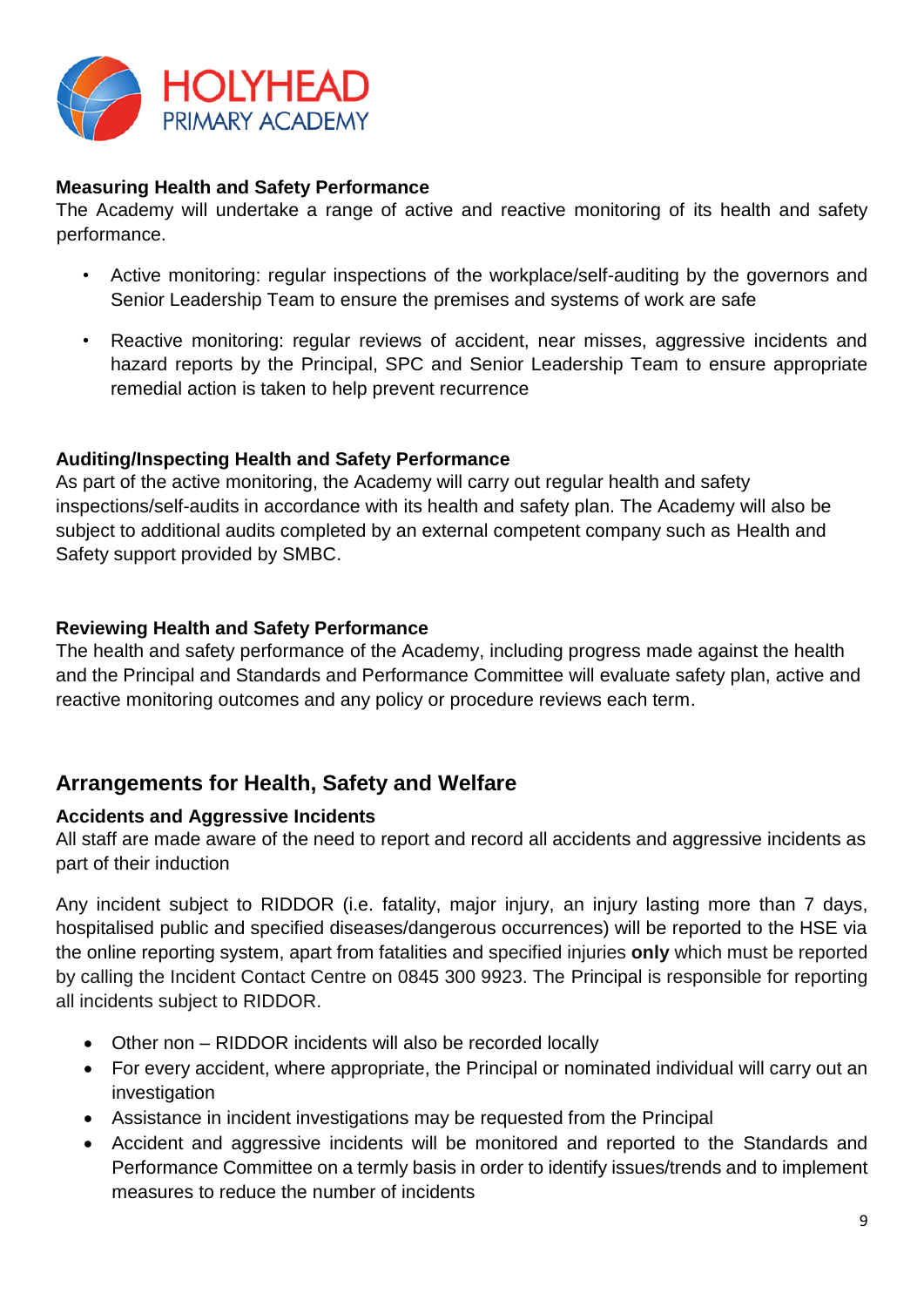

#### <span id="page-9-0"></span>**Asbestos Management**

- The Principal / Caretaker is responsible for the management of asbestos on the Academy site and has a legal duty to prevent its exposure to staff, students and contractors etc.
- An Asbestos Management Survey must be carried out by a competent Asbestos Surveyor and an Asbestos Register put into place showing the location of known asbestos-containing materials (ACMs). Areas that have not been surveyed are presumed to contain ACM and managed accordingly
- The survey/register is reviewed annually to ensure that it has been kept up to date (e.g. when ACMs have been removed)
- A risk assessment must be carried out and an Asbestos Management Plan produced. (Asbestos Logbook)
- Before contractors / staff can work on buildings, they must be made aware of any ACMs they could potentially disturb and the safety precautions they must follow. All liaison/sharing of information will be via email and/or HPA Staff Portal
- The specific Site Manager has been nominated to manage ACMs on site and has attended training on the management of asbestos
- A refurbishment/demolition survey will be carried out prior to any major work e.g. extensive refurbishment or demolition, to identify any hidden or inaccessible ACMs
- If ACMs are accidentally damaged the Academy will:
	- o Evacuate the area immediately
	- o Arrange for an air test to determine the level of asbestos contamination
	- o Ensure a licensed contractor carries out a thorough environmental clean of the area and removes or seals the damaged ACMs as appropriate
	- o Arrange for further air tests after cleaning to prove the area is safe for reoccupation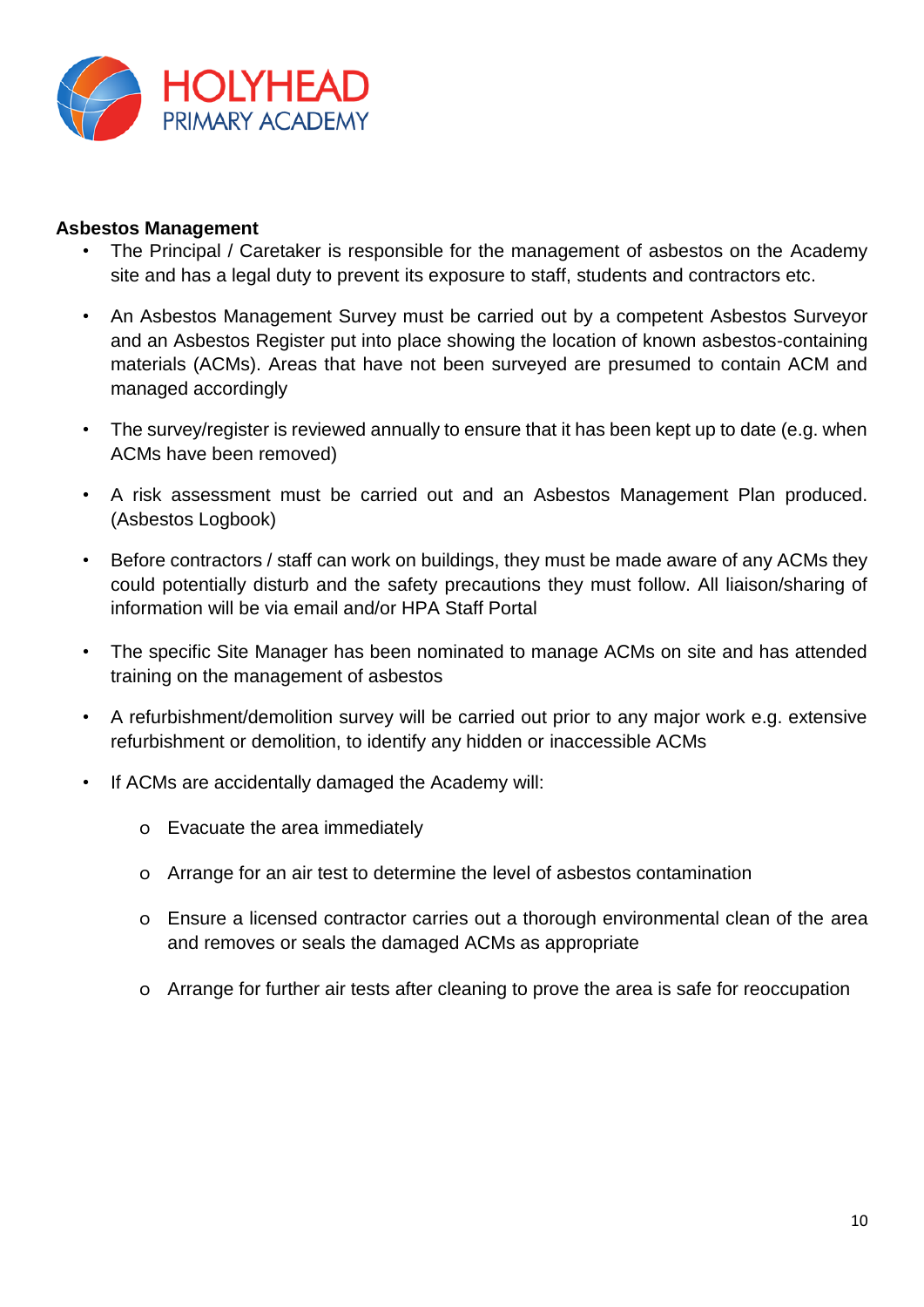

#### <span id="page-10-0"></span>**Contractors and Service Providers**

For the purpose of this section, the term 'contractor' includes anyone who is carrying out repairs, maintenance and improvements at the establishment.

- The Principal/Caretaker has a responsibility to ensure that contractors on site do not endanger the health, safety and welfare of employees, students, visitors, service users and the public
- Where the Academy commissions work for itself, it will ensure that appropriate health and safety checks on contractors take place in advance. These include checks on policies, method statements and monitoring of performance, including supervision arrangements on site
- Before contractors can begin work on the Academy site, they must submit risk assessments and method statements for all works they will carry out. The Principal/ Caretaker will inform the contractor of any local hazards, which may present a risk to the contractor whilst on site
- Contractors must ensure that they share all relevant information with any sub-contractors they use

#### <span id="page-10-1"></span>**Control of Substances Hazardous to Health (COSHH)**

- Wherever possible, the Academy will use non-hazardous substances in processes and activities
- All hazardous substances used in the Academy will have a COSHH assessment undertaken before they are used. No substance will be used until the appropriate assessment has been undertaken
- All hazardous substances will be stored appropriately and securely when not in use
- Staff will be informed how to use substances safely and will receive appropriate training if necessary
- Appropriate personal protective equipment (PPE) will be provided and if the assessment indicates PPE is required, staff must use it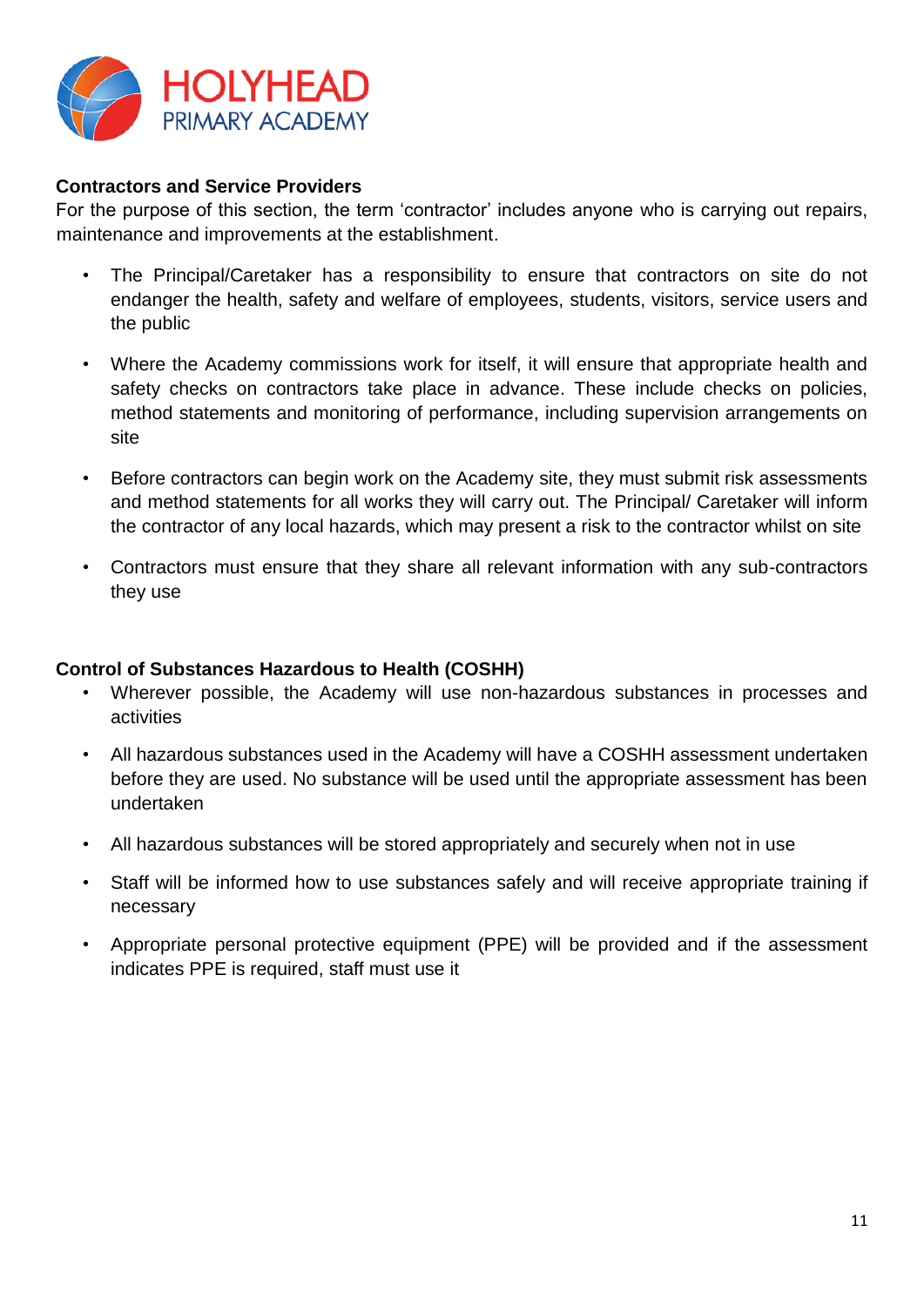

#### <span id="page-11-0"></span>**Fire Procedures**

- The Academy will ensure that a fire risk assessment is carried out on the premise by a suitably trained and competent person
- Any actions identified by the fire risk assessment will be addressed by an appropriate action plan
- The assessment will be reviewed on a regular basis
- Personal Emergency Evacuation Plans (PEEPs) will be produced t for any staff or students who require one due to disability or ill health
- Firefighting equipment, fire alarm systems, emergency lighting and fire notices will be provided in accordance with the fire risk assessment
- All checks identified by the fire risk assessment are to be recorded in a Fire Logbook. The fire alarm system will be tested weekly and all firefighting equipment will be checked annually by a competent person
- A fire evacuation plan will be produced, and appropriate staff will be appointed and suitably briefed to act as fire marshals
- Fire safety drills will take place at least once a term
- All staff will receive training in the action to be taken in the event of a fire, and periodic refreshers on the fire and bomb alert procedures and general fire precaution
- Students will be briefed on the evacuation procedure at the start of the academic year
- Contractors will be informed of the fire reporting and evacuation procedures and staff will assist visitors to exit the Academy premises, should an emergency arise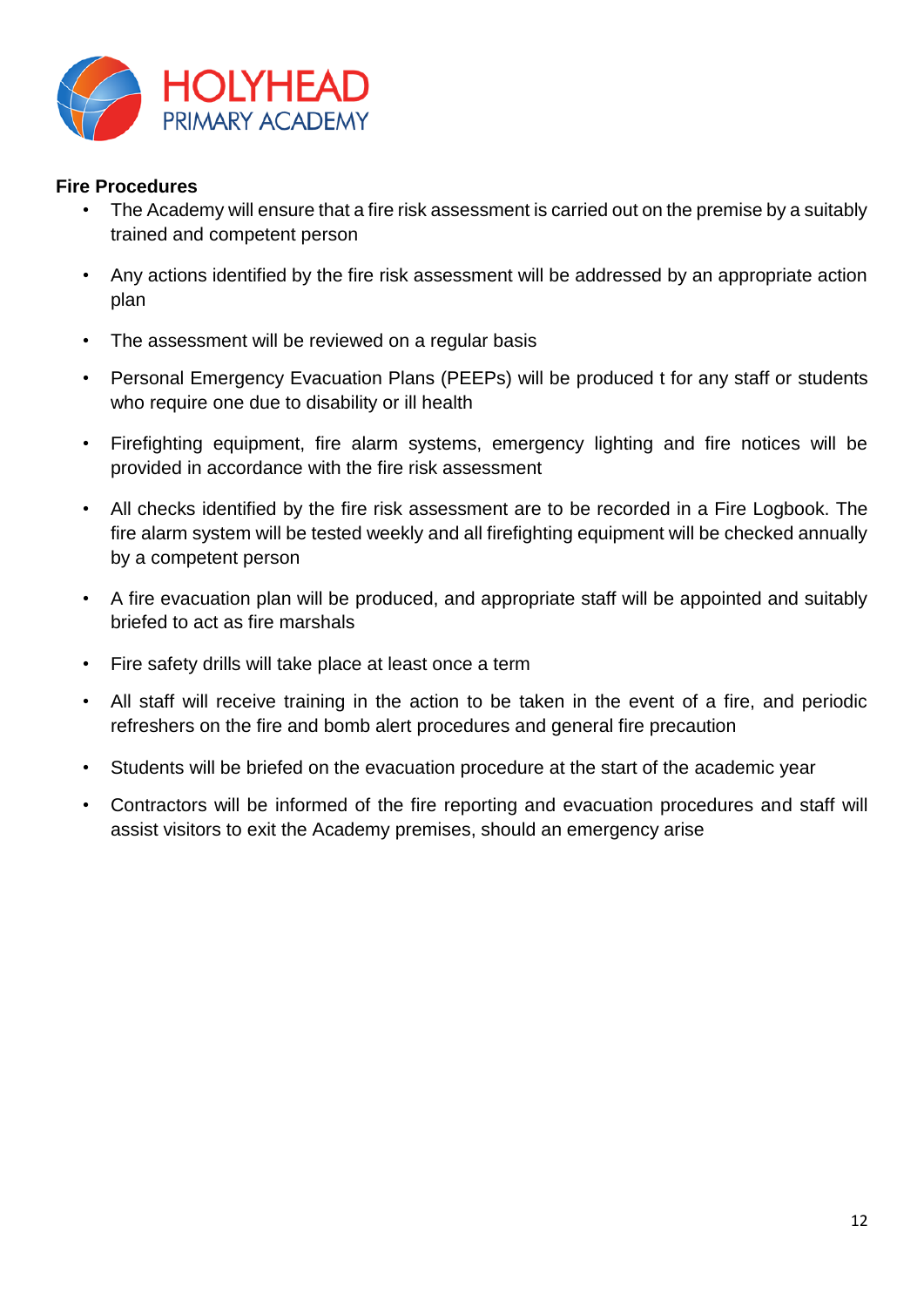

#### <span id="page-12-0"></span>**First Aid Arrangements**

- The Academy will complete a risk assessment to determine its first aid requirements (training and equipment). Assessments will be reviewed regularly and following any serious incident
- Assessments will ensure that the Academy has a sufficient number of staff trained in administering first aid to cover offsite visits and other activities
- The Principal will ensure that all members of staff are named as First Aiders are suitably trained and that their certification is up to date
- First Aiders will complete relevant documentation (e.g. incident report form, first aid record) following any first aid treatments provided
- First Aiders will ensure that the first aid boxes are appropriately stocked (as per the contents list in the box) and that the contents are within their expiry dates. They will also ensure that the boxes are stored appropriately
- Appropriate signs with details of named First Aiders and the location of first aid boxes will be prominently displayed around the Academy
- All staff will familiarise themselves with the details of their nearest First Aider(s) and the location of first aid boxes. They must also be aware of emergency procedures and the requirement to report all incidents

#### <span id="page-12-1"></span>**General Workplace Safety**

- Robust housekeeping is essential in assisting to reduce the likelihood of accidents resulting in slips, trips and falls, the most common cause of accidents in the workplace
- All members of staff are responsible for ensuring that their work area is maintained in a safe and tidy fashion, with equipment stored in an appropriate manner to ensure general traffic routes and access to and egress from the workplace are always kept free from obstructions
- All spillages must be cleared up immediately to reduce the risk of slip accidents. Materials to assist staff in this area are available on request to the Caretaker/Site Staff
- Training in dealing with bodily fluid spillages is provided for all staff who are expected to clean up such spillages in the absence of the Site team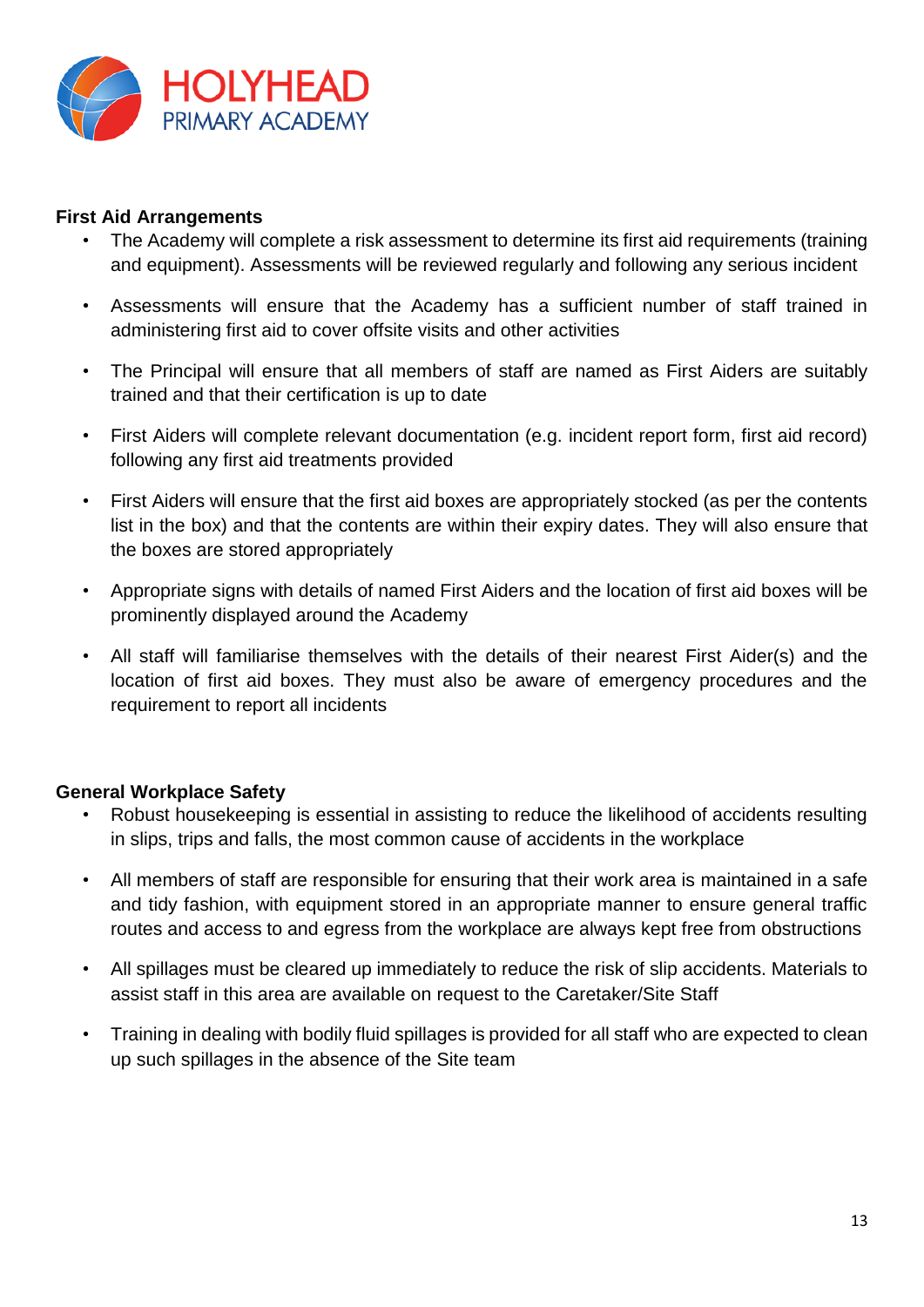

#### <span id="page-13-0"></span>**Legionella (Water Safety)**

- A legionella risk assessment has been carried out by a competent, suitably qualified contractor and will be reviewed regularly
- Any remedial work identified by the risk assessments will be addressed
- The Academy has a written scheme to manage the risk from legionella which includes the following controls:
	- o Weekly flushing of little used outlets by (Caretaker)
	- o Monthly temperature checks by Safe water
	- o Quarterly de-scaling of shower heads by Caretaker
	- o Annual water sampling by Safe water

#### <span id="page-13-1"></span>**Manual Handling**

- Wherever reasonably practicable, the Academy will avoid the need for hazardous manual handling
- Where hazardous manual handling tasks cannot be avoided, the Academy will undertake an assessment of the risk of injury
- The Academy maintains a register of routine manual handling activities, which cannot be avoided, including very low risk activities, which are not required to be formally assessed, and specific assessments for those, which pose a higher risk to the individual involved.
- Additional targeted training (MAPA) will be provided to any member of staff involved in the manual handling of children
- Manual handling risk assessments are undertaken in the Academy by the Caretaker and advice in undertaking manual handling risk assessments can be provided by the Principal or member of Senior Leadership Team
- All staff must employ the principles of safe manual handling techniques and act in accordance with the guidance given through training and instruction provided by the Academy
- Mechanical aids must be used in all instances where mechanical aids are available and training has been given

The correct handling technique required to lift items safely is demonstrated in Appendix 1.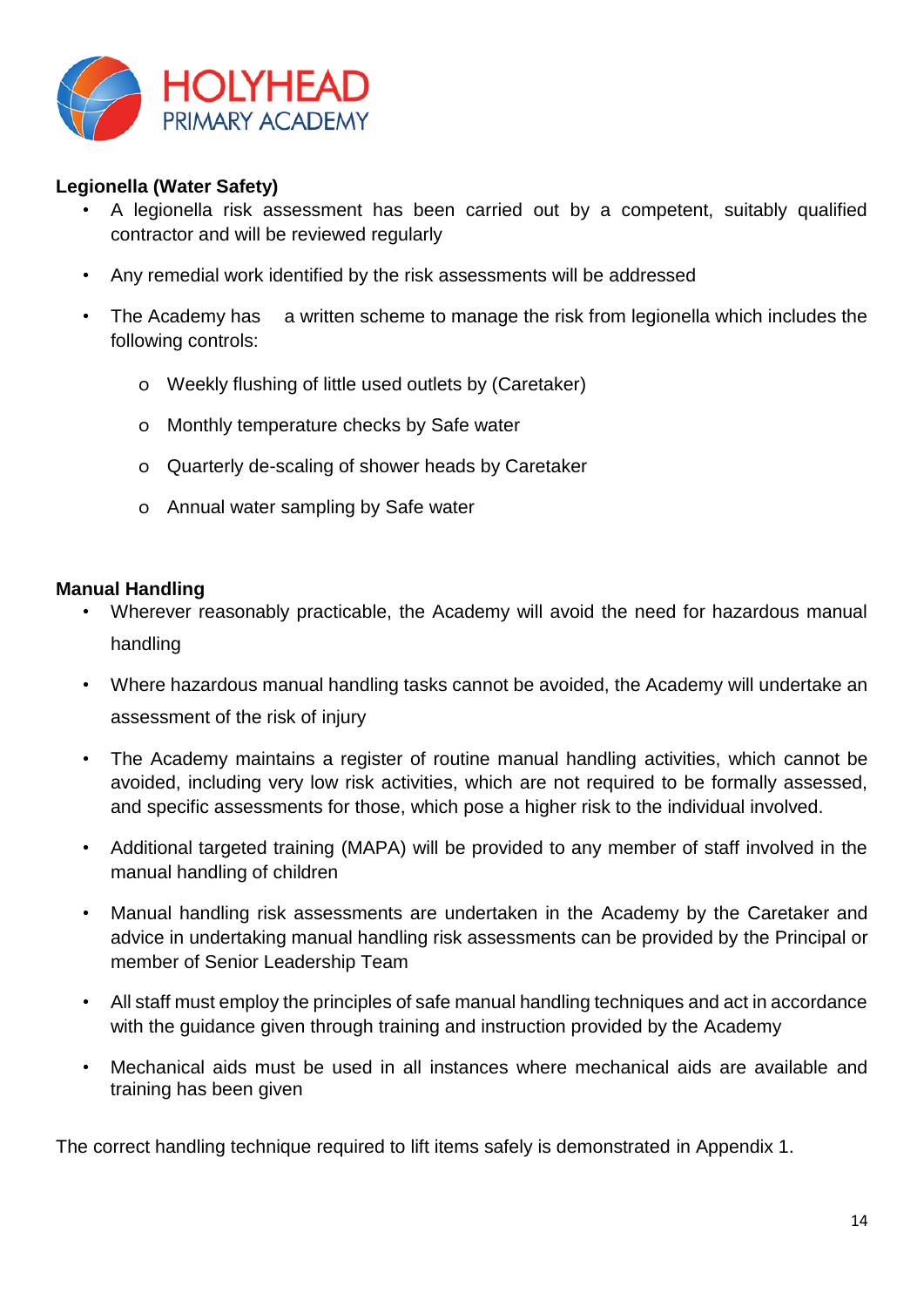

#### <span id="page-14-0"></span>**Offsite / Out of Hours Activities**

 All offsite/out of hours activities undertaken by the Academy are conducted in line with the requirements outlined in Shireland Collegiate Academy Trusts's Offsite Policy and accompanying procedures.

#### <span id="page-14-1"></span>**Portable and Transportable Electrical Equipment**

- All electrical equipment will be properly maintained
- A risk assessment will identify the frequency that equipment should be tested for electrical safety. Testing will be carried out by a competent person and records kept
- All members of staff are encouraged to visually inspect electrical equipment prior to use for any obvious signs of damage. Any defects should be reported via our site management portal (Iam Compliant).
- Any item failing an inspection/test should be taken out of service immediately and until such time as it can be repaired and retested, or a decision is made to scrap the item
- Second hand or acquired electrical equipment, or employees/visitor's own equipment, may not be used within the Academy until it has been inspected and tested

#### <span id="page-14-2"></span>**Premise Management**

- The Academy's Premise Manager is the Principal. The Academy has nominated Lisa Smith (Business Manager) as Deputy Premise Manager to assist the Principal in fulfilling the responsibilities of the role of Premise Manager including maintaining an up to date premise logbook
- The Premise Log includes information on details of all examination, maintenance and service arrangements for plant and equipment within the building, and records of specific safety checks including those for gas appliances, legionella, water hygiene, glass and safety glazing, lifting equipment, P.E. and play equipment

#### <span id="page-14-3"></span>**Protective Clothing and Equipment**

- Protective clothing and equipment (PPE) will only be provided when an assessed risk cannot be eliminated or controlled by some better means or where it is required by legislation
- Employees who are required to use PPE will be provided with appropriate information, instruction and training on its use and care
- Records will be kept of equipment issued, and to whom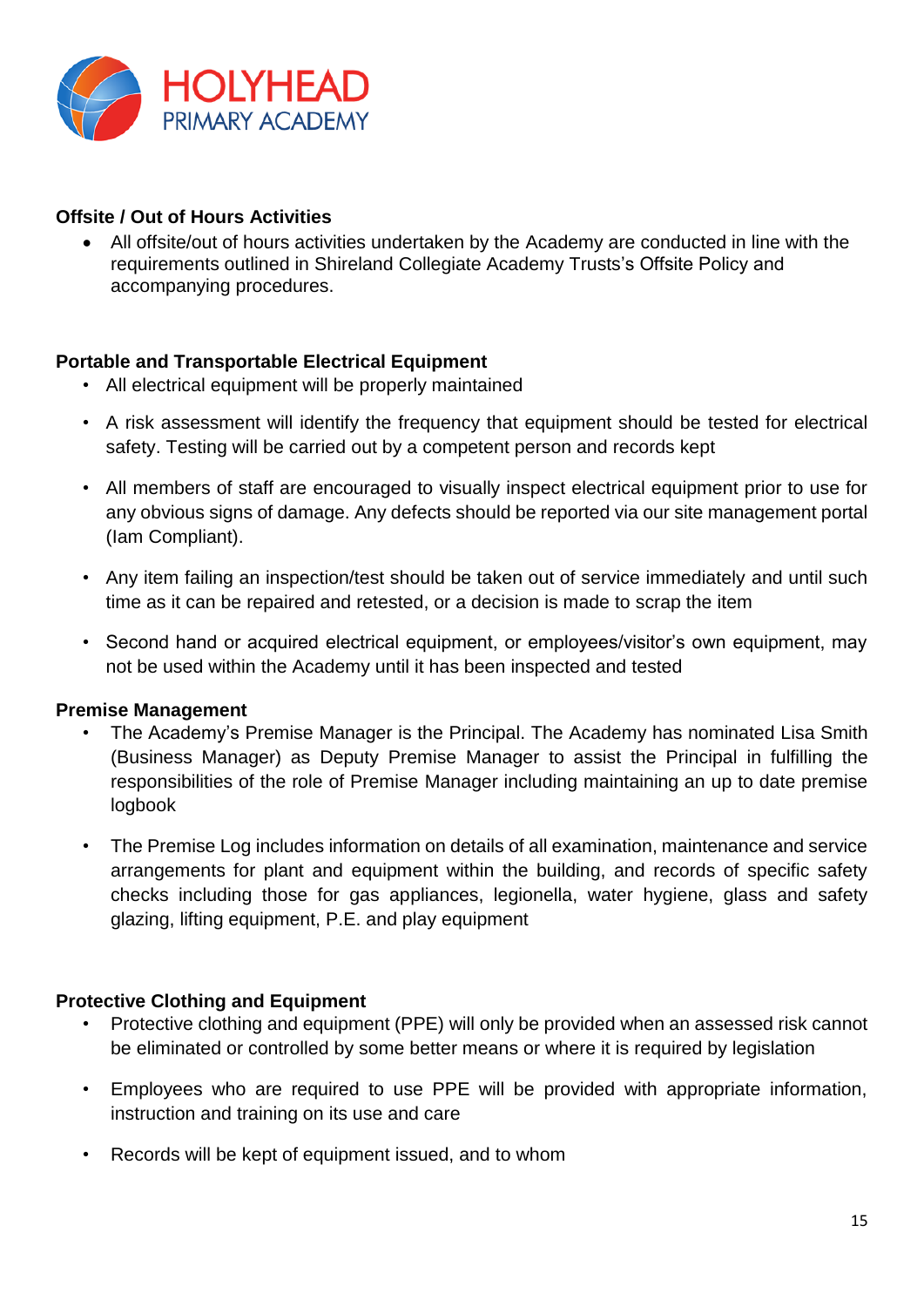

#### <span id="page-15-0"></span>**Security and Lone Working**

- The Academy is committed to creating a secure and safe environment for all of its students, staff and visitors. A security risk assessment is carried out for the site, which considers, for example, external fencing, controlled access to the establishment building and security of the building overnight and during the establishment holidays.
- Any concerns over security or suspicious behaviour of individuals on/or around the establishment site should be brought to the attention of the Principal or other member of the Senior Leadership Team in their absence.
- All visitors who arrive at the Academy must follow the Inventory signing in and out procedures
- All individuals who are working alone must have access to a telephone and ensure that a relative or colleague is aware
- The Caretaker (or other named person) must be informed of anyone intending to work late and satisfactory arrangements made for securing the building
- When the Caretaker (or other named person) is not present, all lone workers, for reasons of security, health and safety, should lock themselves in the building
- Staff must not place themselves in danger by challenging intruders but should call the police for assistance.
- Staff working alone have a responsibility for making themselves familiar with and following the Academy's safety procedures and location of safety equipment
- If staff rely on mobile phones, they must ensure that their network has good reception within the Academy. Although phones can give extra reassurance, they do not provide complete protection and staff should always maintain alertness for their own personal safety
- In the situation where two or more people are working in isolated areas of an otherwise unoccupied building, personnel should keep each other informed about their movements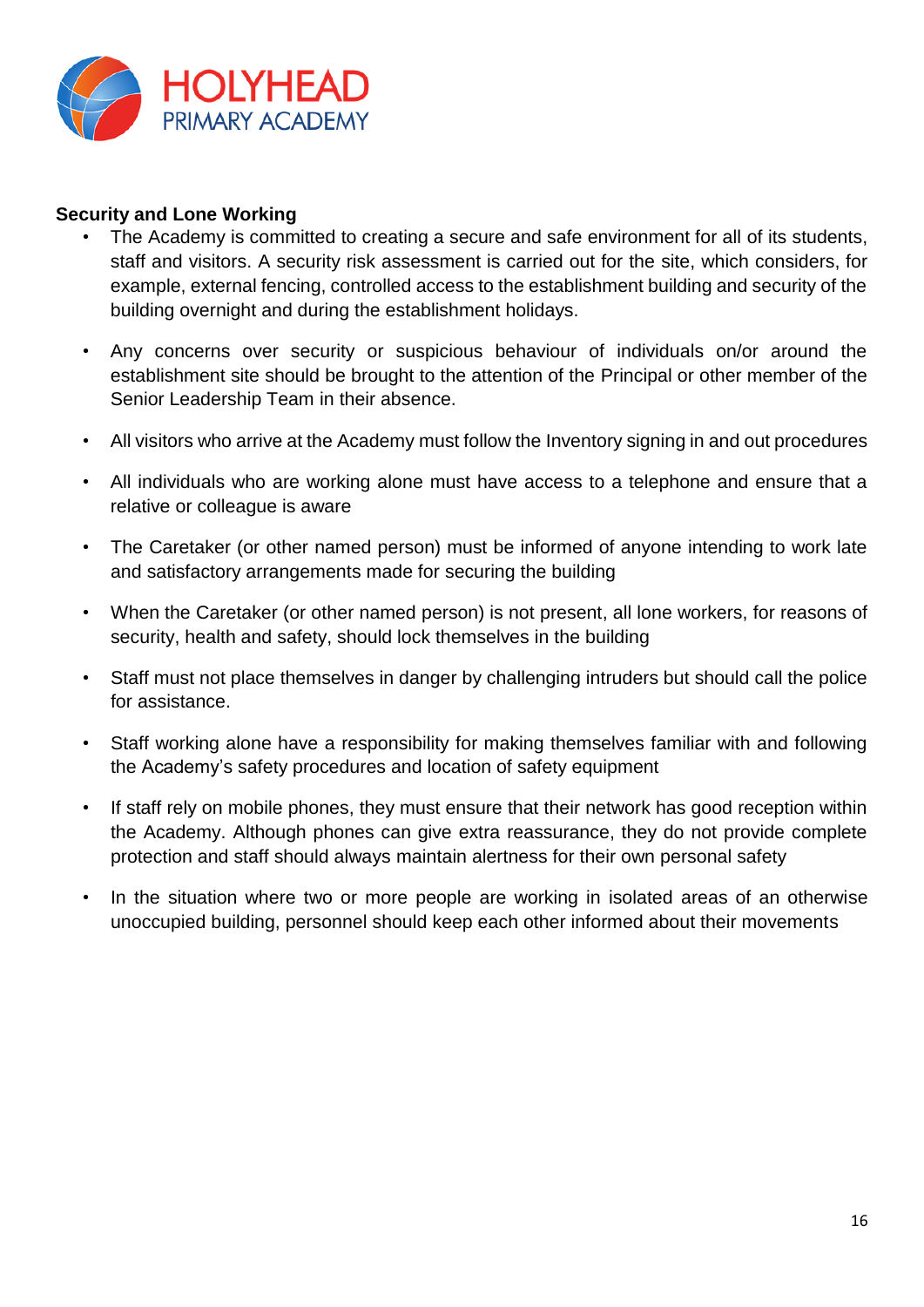

#### <span id="page-16-0"></span>**Stress and Occupational Health Services**

- An Academy Stress Risk Assessment will be completed on an annual basis to identify the stressors present on a day-to-day, term-by-term basis and the actions the Academy is taking to manage these so that stress does not become a major problem to the Academy and its employees.
- Individual Stress Risk Assessments are undertaken by the Principal
- Any concerns which staff have, should be brought to the attention of their Line Manager as soon as possible
- The free Employee Assistance Programme is available to all staff if they so wish to utilise it. The Employee Assistance Programme is available 24 hours a day, 365 days a year, is completely confidential and provides support by telephone or online from specialist call handlers and counsellors who understand the demands of working in education.
- It provides:
	- emotional support and counselling
	- specialist information on work-life balance
	- financial and legal information
	- management consultation to support those responsible for managing others
	- up to six sessions of face-to-face or telephone counselling
	- access to online Cognitive Behavioural Therapy (CBT)
	- information on local services such as elder care and childcare
- Experts assess each call individually and decide what the best course of action for each caller is, whether that be counselling, online CBT or signposting to additional services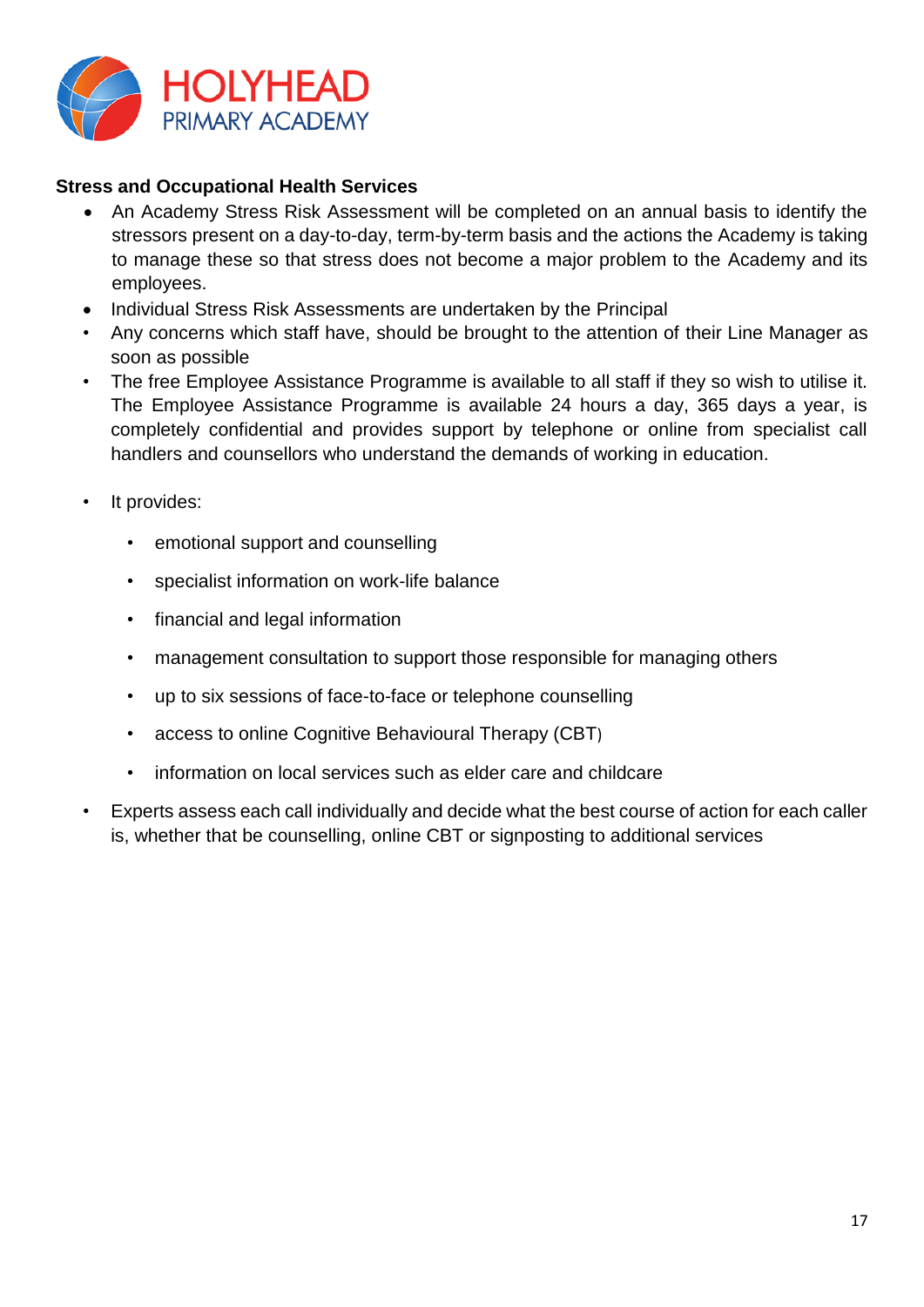

#### <span id="page-17-0"></span>**Vehicle Movements on Site**

The Academy will carry out a risk assessment of vehicle movements on site and the vehicle/pedestrian interface. Assessments will also cover Academy events and maintenance activities where vehicles may need to access vehicle restricted areas.

#### <span id="page-17-1"></span>**Violence and Aggression**

We will ensure that risk assessments and suitable controls are in place to cover any circumstances where staff may be subject to aggressive incidents.

All employees are required to report all incidents of violence and aggression. This may include actual, attempted or threatened physical violence, verbal abuse, racial abuse or verbal abuse of a sexual nature.

#### <span id="page-17-2"></span>**Training**

We will ensure that all staff, including temporary and agency staff, are competent and given appropriate health and safety training to undertake their role safely and carry out duties assigned to them.

All staff will receive an induction when they first begin working at the Academy and further training requirements will be identified with reference to the training matrix in Appendix 2.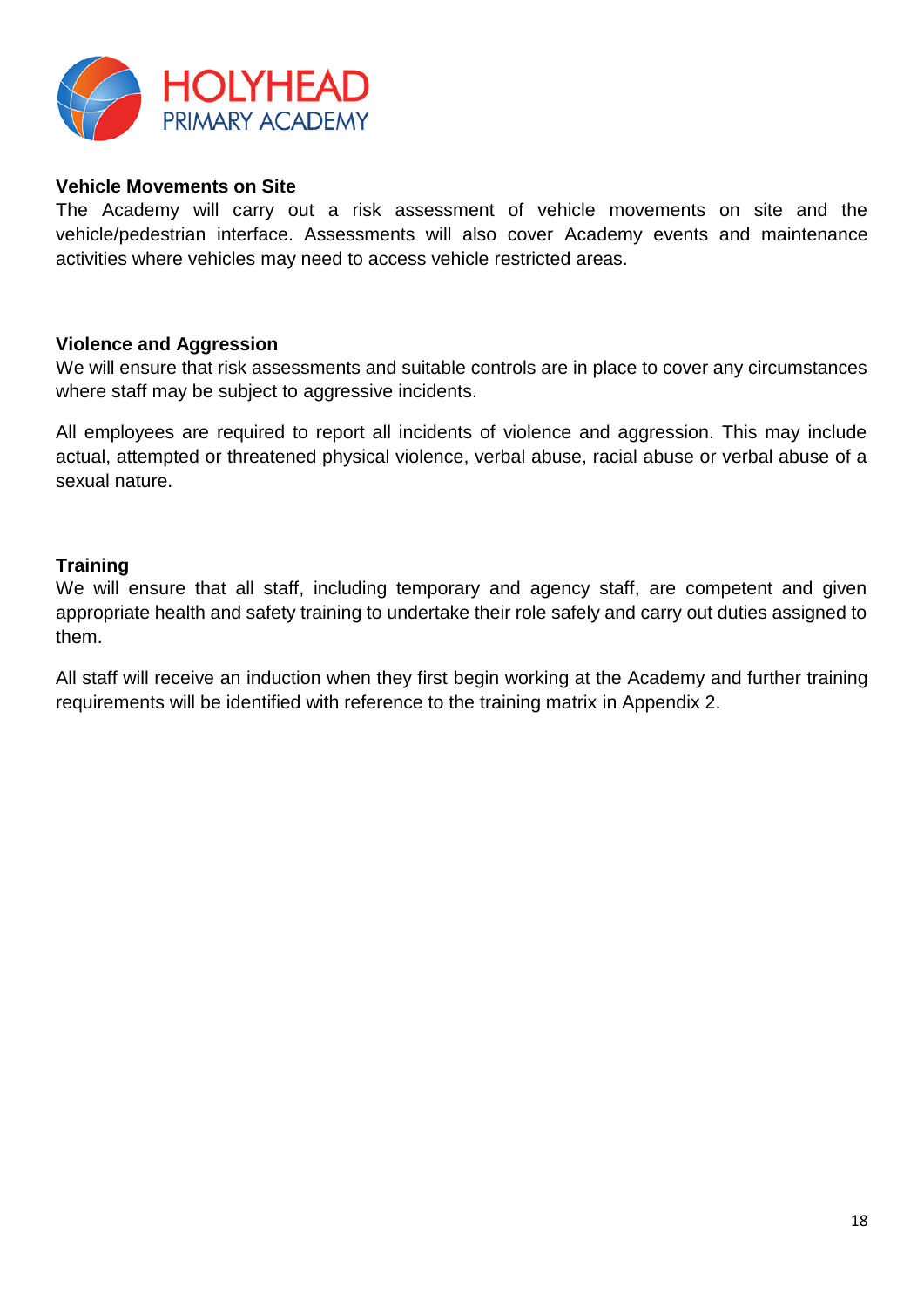

# <span id="page-18-0"></span>**Appendices**

# <span id="page-18-2"></span><span id="page-18-1"></span>**Appendix 1 Manual Handling Procedure**

#### **1 Planning**

Plan the lift. Consider where the load is to be placed, the distances involved, are there any obstructions such as closed doors? Is assistance required? Can handling aids or equipment be used?



#### **2 Feet**

The feet should be positioned apart (shoulder-width), one foot ahead of the other in the direction of the intended movement



#### **3 Back**

The back should be straight - not necessarily vertical ( $15^{\circ} - 20^{\circ}$  from vertical is advised), maintaining the natural curvature of the spine. It may help to tuck in the chin. If necessary, lean forward a little over the load to get a good grip and to keep the centre of gravity over the load.

#### **4 Arms**

The arms should be close to the body (nearer the centre of gravity) with the shoulders level and facing in the same direction as the hips.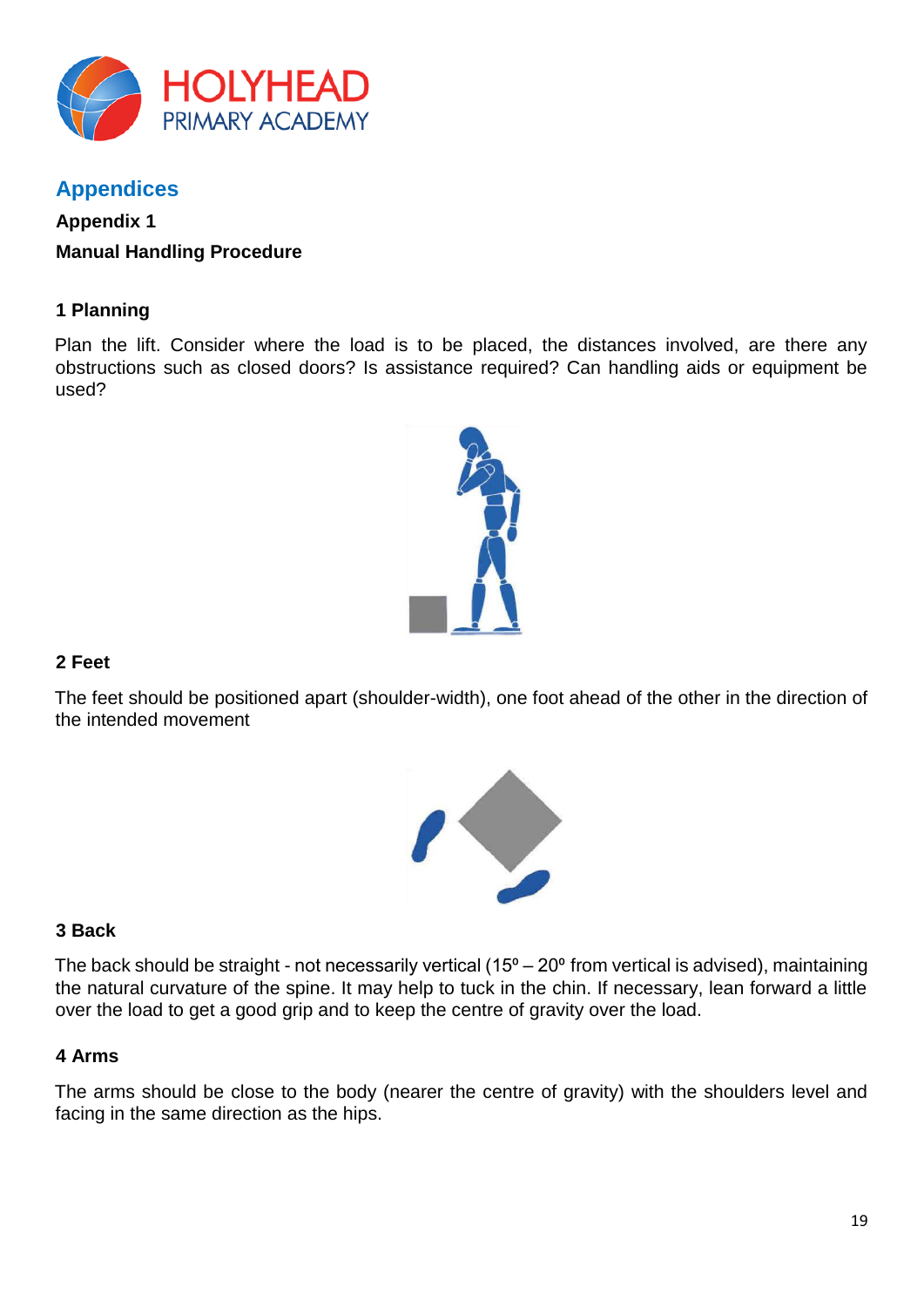



#### **5 Hands**

Ensure a firm grip on the load. Holding the load this way is also less tiring than keeping the fingers straight.

#### **6 Head**

Raise the chin out and up as the lift begins, otherwise this results in round shoulders and a curved spine.

#### **7 Moving the load**

Keep the load as close to the trunk for as long as possible, and where relevant, keep the heaviest side of the load close to the body. Slide the load towards you if required.



Lift smoothly.

Move the feet, not the trunk when turning to the side, i.e., don't twist. Put the load down and then slide the load into the required position if necessary.

#### **8 Team Handling**

Handling by two or more people may make possible an operation that is beyond the capability of one person or reduce the risk of injury to a solo handler.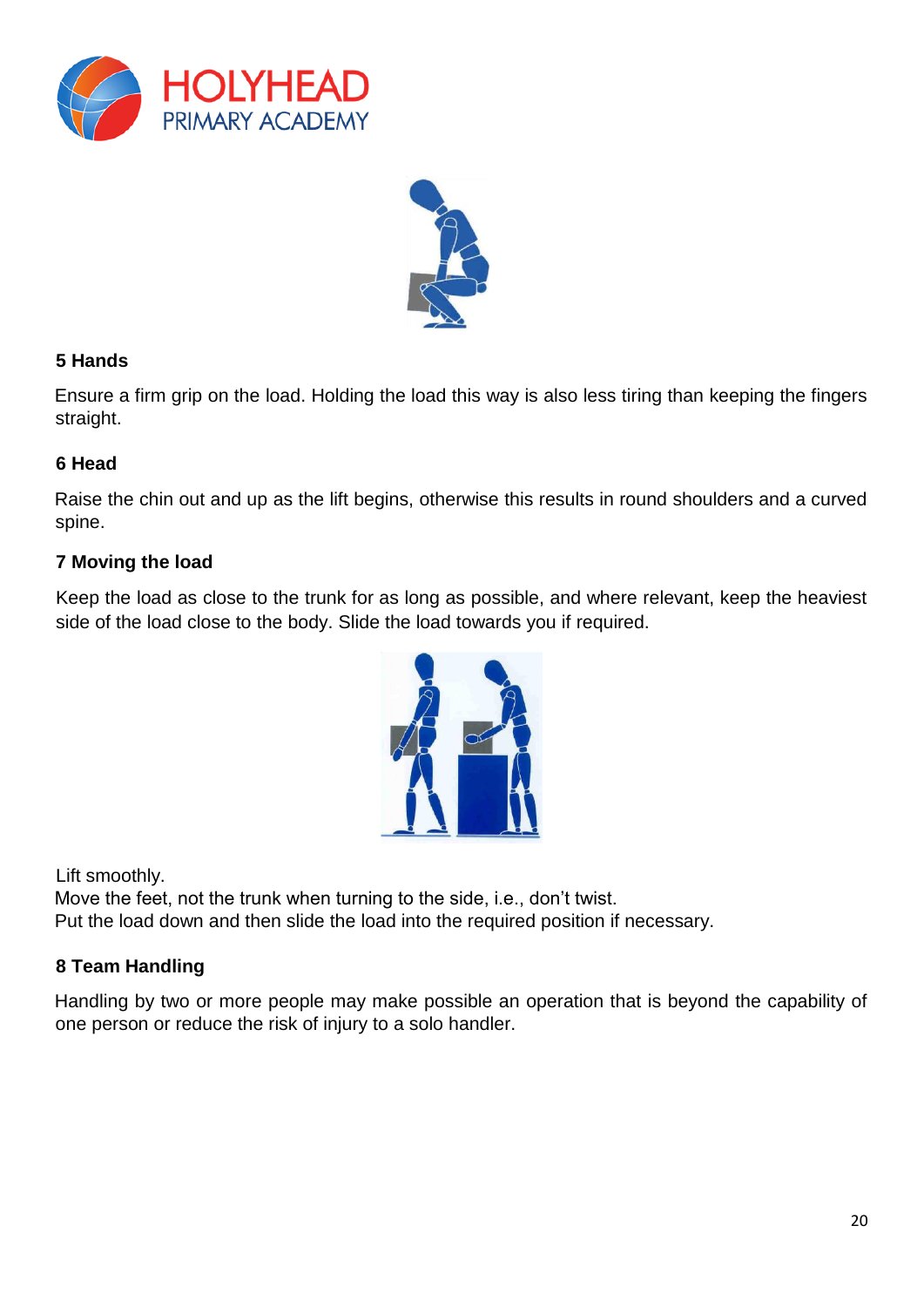



Additional difficulties may arise if team members impede each other's vision or movement, or if the load offers insufficient good handholds. This can occur particularly with compact loads, which force the handlers to work close together or where the space available for movement is limited.

When lifting loads at or near floor level is unavoidable, handling techniques, which allow the use of relatively strong leg muscles rather than those of the back, are preferable, provided the load is small enough to be held close to the trunk. In addition, if the task includes lifting to shoulder height, allow the handlers to change hand grip. Bear in mind, however, that such techniques impose heavy forces on the knees and hip joints which must carry both the weight of the load and the weight of the rest of the body.

The closeness of the load to the body can also be influenced by foot placement. The elimination of obstacles which need to be reached over or into will permit the handler's feet to be placed beneath or adjacent to the load before beginning the manual handling operation.

#### <span id="page-20-0"></span>**Appendix 2**

#### <span id="page-20-1"></span>**Health and Safety Training Requirements for School Based Staff**

Once staff have been designated with responsibilities, they must receive appropriate training to enable them to discharge their duties competently.

#### <span id="page-20-2"></span>**Induction**

The following basic training should form part of the induction training for all new members of staff:

- The Academy's Health and Safety procedures
- Any statutory requirements with regards to health, safety and welfare
- The major hazards which exist within the school
- Risk Assessment procedures
- Safe working methods and accident prevention procedures
- Fire and Emergency procedures
- First Aid arrangements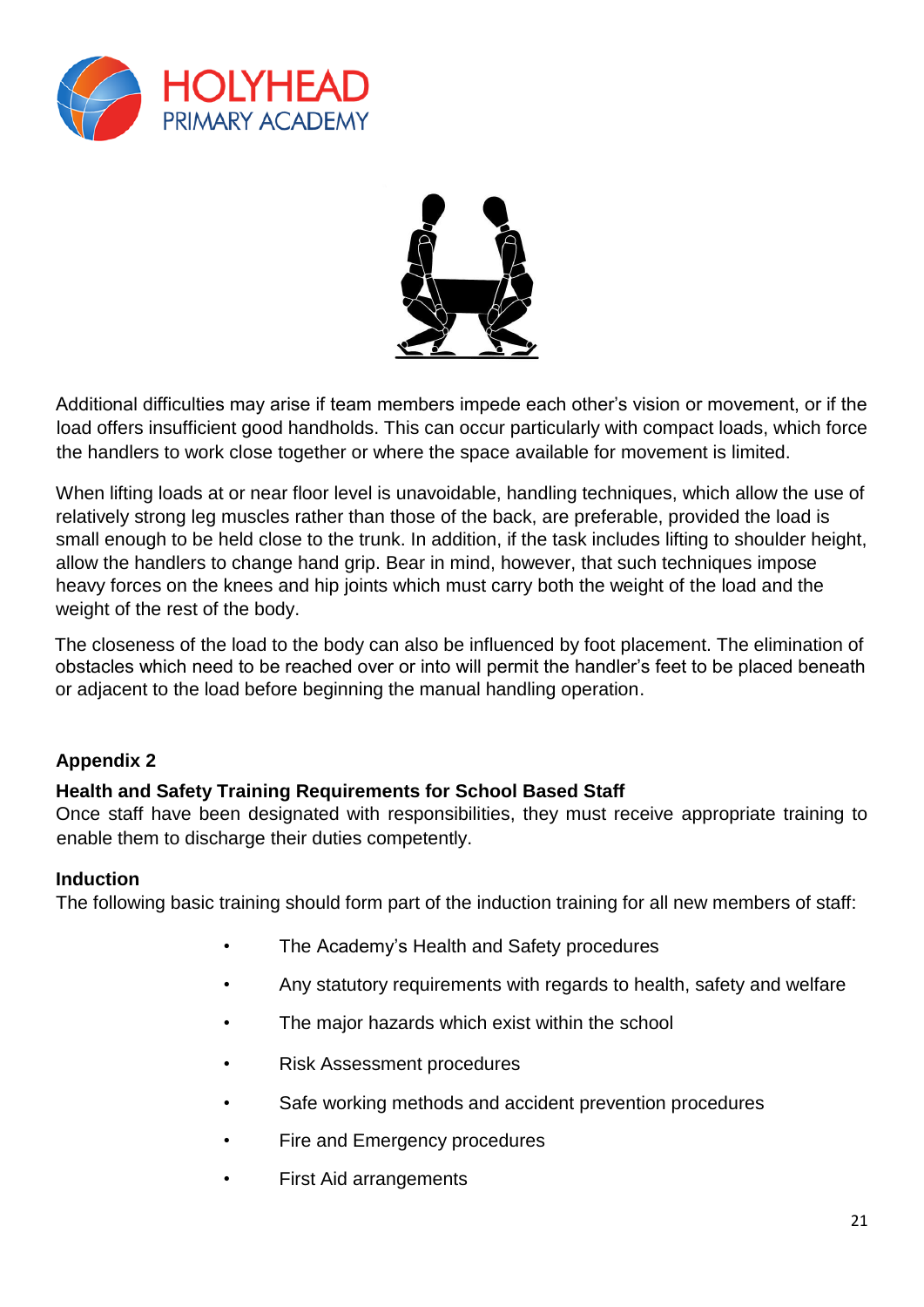

The following table is indicative of the training requirements for different categories of employee within the Academy and is not exhaustive. A suitable and sufficient risk assessment will also indicate the type and level of training required.

| <b>Course Name</b>                                                                                                                 | <b>Category of Employee</b>                                                                                                                                                                                                                                                                                        | <b>Course Duration</b> |
|------------------------------------------------------------------------------------------------------------------------------------|--------------------------------------------------------------------------------------------------------------------------------------------------------------------------------------------------------------------------------------------------------------------------------------------------------------------|------------------------|
| IOSH e-Learning                                                                                                                    | Essential learning for Head Teachers &<br><b>Premise Managers</b>                                                                                                                                                                                                                                                  |                        |
| Asbestos awareness                                                                                                                 | Essential learning for Head Teachers &<br><b>Premise Managers</b>                                                                                                                                                                                                                                                  | Half day               |
| <b>Fire Marshall Training</b>                                                                                                      | Essential learning for Head Teachers &<br><b>Premise Managers</b>                                                                                                                                                                                                                                                  | 1 days                 |
| Principles & practice of Risk<br>Assessment                                                                                        | Provides an understanding of risk<br>assessment principles and methods, hazard<br>identification and assessment of risks and<br>selection of suitable controls. Aimed at a<br>wider staff audience, role specific                                                                                                  | 1 day                  |
| Health<br>and<br>SLT of<br><b>Responsibilities</b><br>for<br>/Premise managers in schools                                          | Safety Explains the role of a Senior Leader in regard 1 day<br>the<br>management of<br>Health<br>and<br>Safety. Covers requirements relating to the<br>co-ordination of maintenance, service and<br>repair activities in premises, the need to<br>develop a premise log and the keeping of<br>appropriate records. |                        |
| Stress & Workplace Violence<br>Awareness                                                                                           | Recommended for members of the senior Half day<br>leadership team                                                                                                                                                                                                                                                  |                        |
| Practical/Principles of Manual<br>Handling                                                                                         | Aimed at a wider staff audience, role<br>specific                                                                                                                                                                                                                                                                  | Half day               |
| <b>Principles of COSHH Risk</b><br>Assessment Health and Safety<br><b>Responsibilities for SLT</b><br>/Premise managers in schools | Aimed at a wider staff audience, role<br>specific                                                                                                                                                                                                                                                                  | Half day               |
| <b>Visual Electrical Equipment</b><br>Testing                                                                                      | Aimed at a wider staff audience, role<br>specific                                                                                                                                                                                                                                                                  | Half day               |
| <b>DSE Training</b>                                                                                                                | Aimed at a wider staff audience, role<br>specific                                                                                                                                                                                                                                                                  | Half day               |